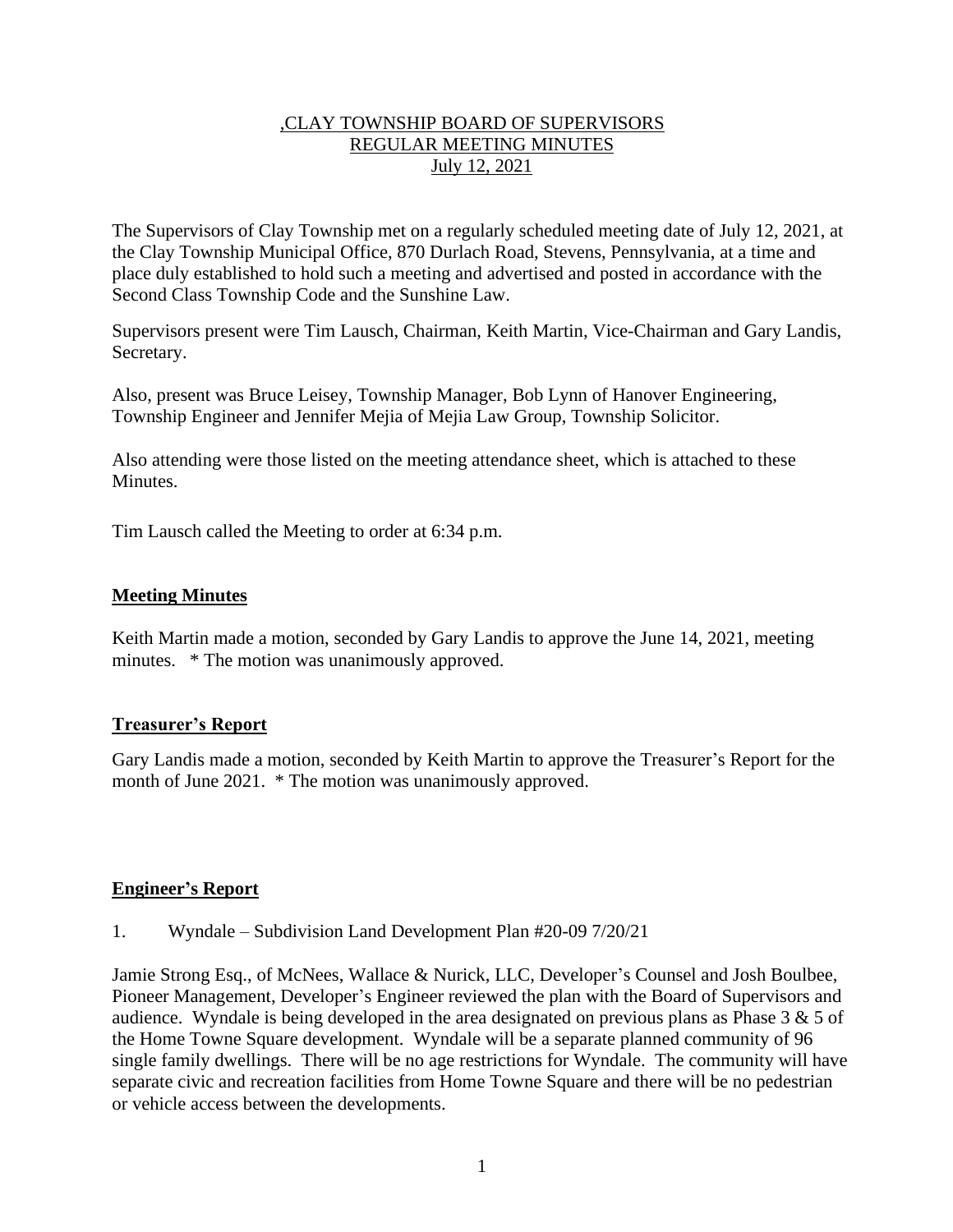Bernadette Hohenadel, Esquire of Nicholas & Hohenadel, LLP attended on behalf of the Hometowne Square Home Owners Association ("HOA"). Attorney Hohenadel stated that the HOA's prior concerns with shared emergency access, streets, etc have appeared to be cleared up and recommended a maintenance agreement and easement agreement for the landscape buffer that divides the two communities. Attorney Hohenadel also asked that the Township consider stormwater easements with Home Towne Square and Wyndale on shared stormwater facilities. The HOA prefers not to have a parking area at tot lot to better prevent unwanted parking on the Home Towne Square property near tot lot.

The following is a summary of the discussion which occurred:

Josh Boulbee -stated that parking for tot lot will be on streets in Wyndale

Jamie Strong -stated that the plan name will be revised to make it clear Wyndale is not a part of Home Towne Square.

Peter Hockstead -345 Home Towne Blvd. – what is the basis for not continuing the Home Towne Square development and age restricted community, what will be the lot size and price point of homes?

Josh Boulbee– Lots will be slightly larger average 7,000 sf vs. 4-5,000 sf. Price of homes in the 350,000 to 400,000 range for standard home. Will have similar home styles of the Home Towne Square development with front loading garages, will have a community feel.

Jamie Strong- Statutory deadline to continue age restricted development has expired.

Jennifer Mejia – Is it possible, practical to sheds, basketball hoops, etc. on the lots with the proposed lot sizes?

Cliff Weaver – Developer will not allow sheds on lots.

Jeffrey Jonas – 310 Constitution Drive – Why were we not notified there would be an emergency access? Where the residents of Kimberly Drive notified of the proposed emergency access to their development?

Jennifer Mejia – they were notified.

Jamie Strong – The Kimberly Lane residents were notified because the original proposal was a public street connection. During the meeting with the Board it was changed to emergency access only.

Rose Perazzo 425 Ashton Circle – Has concerns with the potential of 96 new homes with potential of additional 192 children having access to the existing public trial behind her home. Why can children use our trail?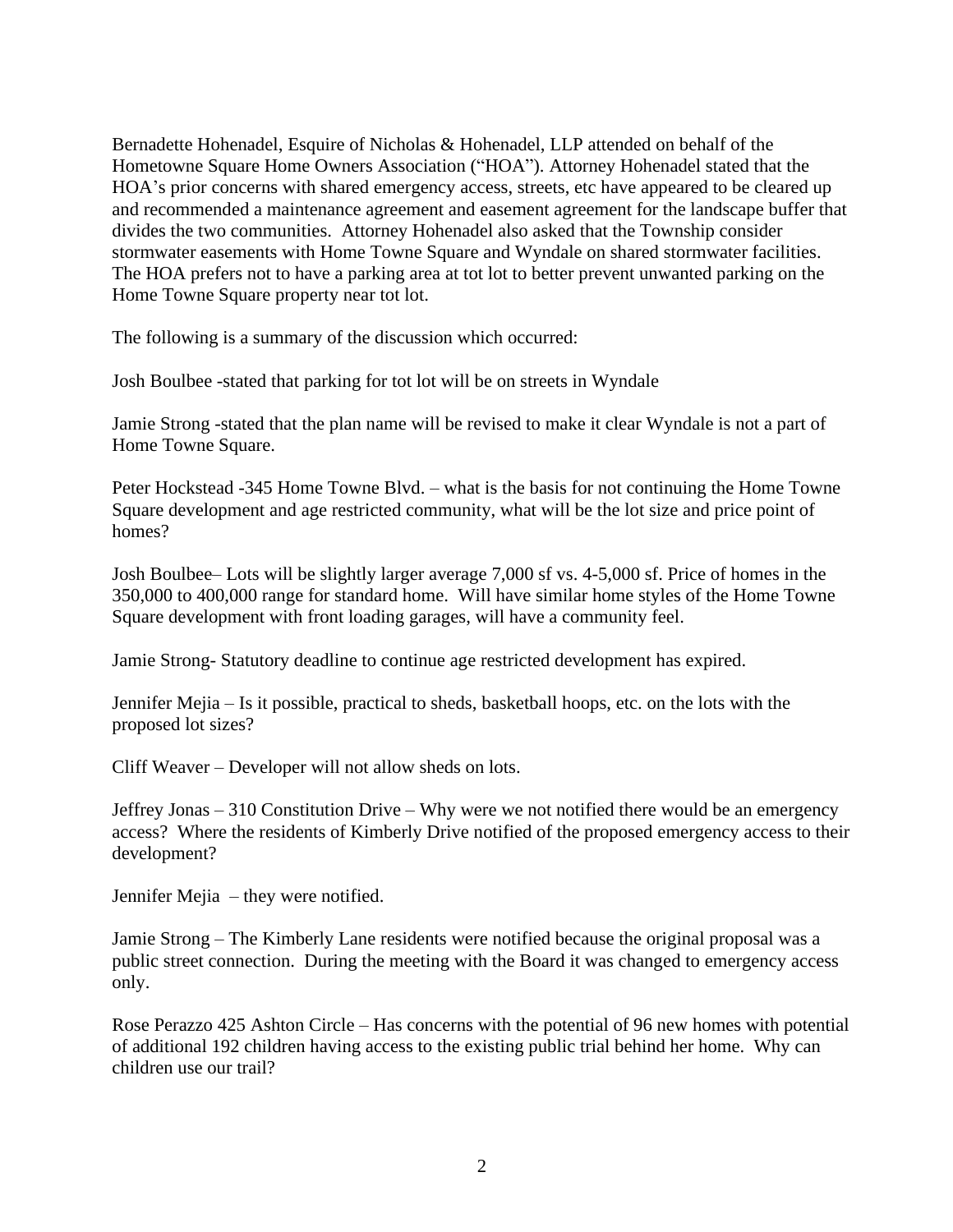Cosmo Perazzo 425 Ashton Circle – what will the emergency access look like?

Josh Boulbee – Pavers covered with grass, will look like a lawn, with a chain across.

Scott Cover – Will the board allow a 30-day continuance so we can have more time to get a better understanding of the impacts from Wyndale? Concerns with what happens when the landscape buffer and fence need maintenance and repairs? Can an escrow be put in place to cover costs? Let Home Towne Square decide if we want an emergency entrance with Wyndale community.

Paula Murdaco 371 Liberty Street – Concerned with potential illegal access through emergency access. Will there be signage at entrance to Wyndale to eliminate confusion?

Josh Boulbee – there will be a chain across emergency access. Signage will be placed at the entrance to Wyndale.

Russell Lanzafame 410 Liberty Street – Concerned with illegal access from tot lot.

Josh Boulbee– Developer willing to eliminate emergency access if requested by Home Towne Square.

Marie Smith  $-310$  Declaration Avenue – Concerns with location of tot lot.

Lloyd Chapman – Will Wyndale have similar regulations, dos and don'ts to Home Towne Square?

Jamie Strong – there will be uniformity between the two, but not exactly the same.

Edward Malarik – 513 Constitution Drive - Can Home Towne Square residents see HOA declarations before approval

David Levens - Suggest Landmark pays to make Home Towne Square a gated community and we all go home happy.

Allen Glass – 316 Declaration Avenue – Need to make sure it is clear that Wyndale is not a part of Home Towne Square since 85% of lots must be occupied by age 55+ or we lose our age exemption. Home Towne Square should not be referenced in Wyndale plans.

Ronald Hoben – 431 Constitution Drive – I agree we need 30 days to review and digest plan.

Richard Stauffer 505 Constitution Drive – Concern with Home Towne Square loss of 100 homes to pay to maintain private streets, pool club house. Will Wyndale have public streets? We also have streets that meet Township and Liquid Fuel standards that could be dedicated to the Township.

Bob Lynn – development as a whole does not meet township standards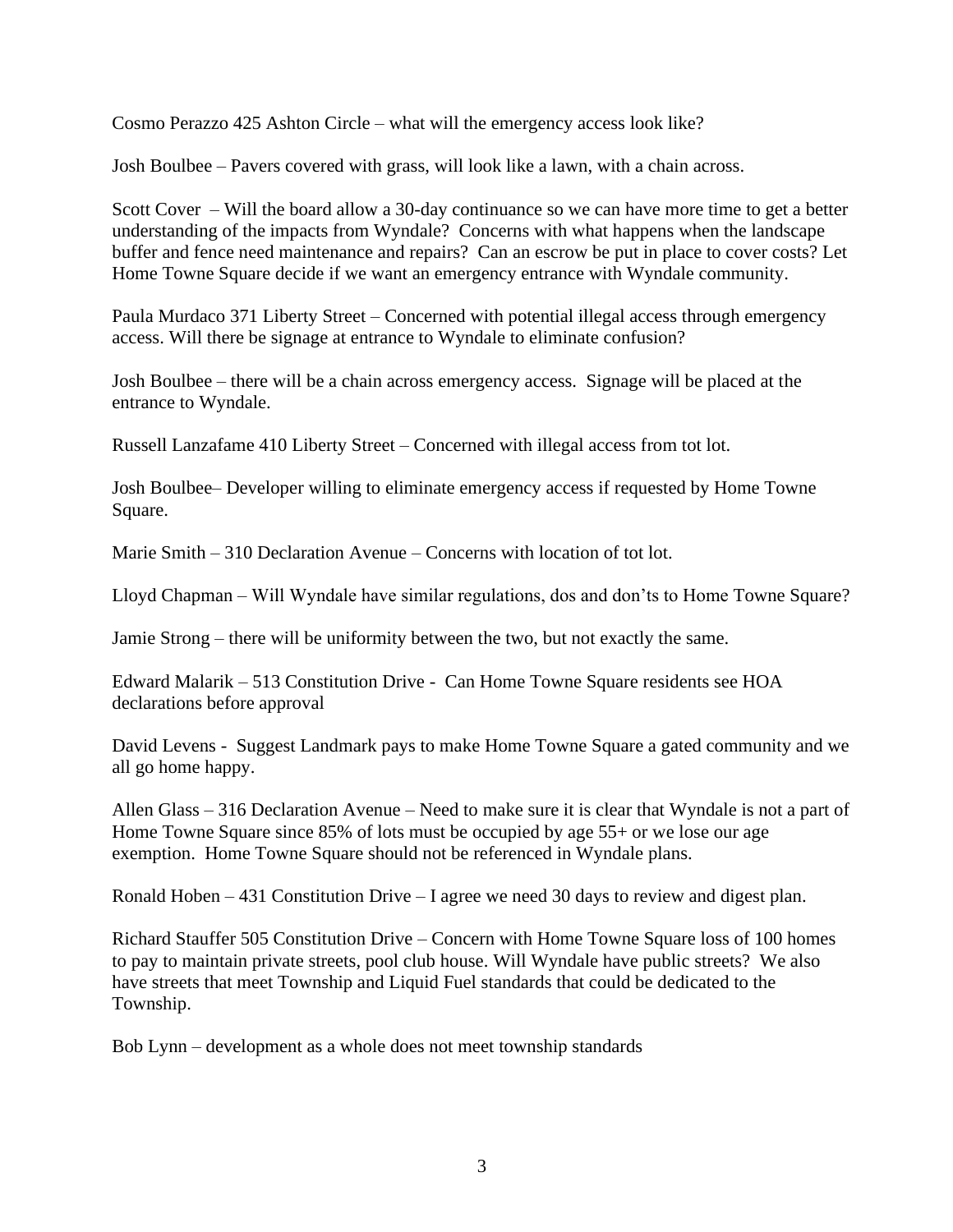Allen Glass – 316 Declaration Avenue – Where will you put the snow in Wyndale? Truck it away?

Tim Lausch – we have had discussions on that no definite answer at this time.

John Krejci – 370 Home Towne Blvd – the lot in the back seems slightly larger, what will be the size of the homes?

Josh Boulbee– 3 different house plans size range is 2,500, 2,800 sf, and 3,000 sf.

Carol Collins – 513 Landon Circle – CND requires min, 50 acres of land. How will Wyndale at 29 acres meet that requirement?

Jamie Strong – Our opinion is Wyndale is under the Home Towne Square preliminary plan umbrella and does not need 50 acres individually.

Jennifer Mejia – there is a conditional use decision recorded.

Bernadette Hohenadel .– the questions that need to be answered are: Is it one or two CND's and are the concerns of Home Towne Square taken care of?

Janet Harbin – 306 Freedom Drive – What are the three lots in the north end?

Josh Boulbee– There are I flag lot and two larger lots

John Krejci – 370 Home Towne Blvd. – Why is there no barrier over the water main?

Josh Boulbee– There is an easement located there that does not allow anything to be placed there.

Tim Lausch – Thank you for sharing your comments and questions. We will review them.

Gary Landis – Thanks for coming to the meeting

Keith Martin – Thank you for your patience and for coming to the meeting.

Bob Lynn – The plan will not need to go back to the Planning Commission unless the Board determines it is not a part of the Home Towne Square CND

Jennifer Mejia - The plans deadline date to make a decision on the plan is 7/20/2021. The Board will need to make a decision on the plan tonight or Landmark will need to provide a time extension request for Board approval.

Keith Martin made a motion, seconded by Gary Landis to approve a 30-day time extension to make a decision on the Wyndale Plan and to table the plan until the August 9, 2021 meeting.  $*$ The motion was unanimously approved.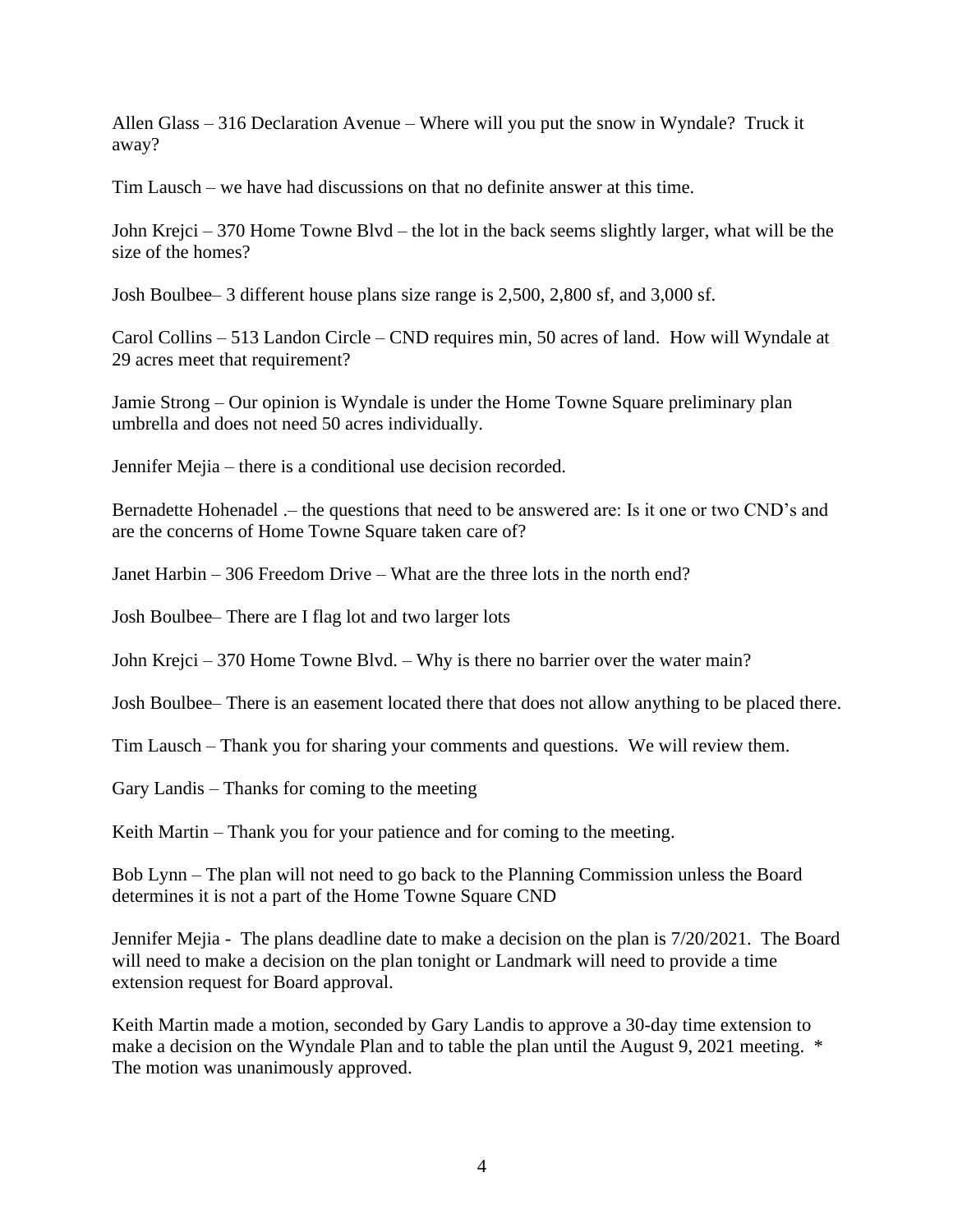# **Visitors**

1. Debra Rossen Hagman – Home Towne Square Trail Concerns

Debra voiced her concerns regarding a variety of vehicles including bicycles that utilize the public trail located on the on the southern border of the Home Towne Square property. She also has concerns with people walking their dogs and people not littering and not properly disposing of dog waste along the trial. She feels that 65% of the people using the trail do not live in the development and observed that not all dogs are restrained. Concerns regarding a hazard posed to walkers by with women running with their baby strollers was also mentioned. The overall concern is a perceived unsafe condition for the residents of Home Towne Square who walk on the trail. There have been accidents on the trail due to these conditions. The issue is worse due to the fact the trail is only 5 feet wide and there are numerous blind spots along the trail. She and members of the community, who signed a petition want the trail to be a walking only trail.

A questioned was raised regarding if the HOA has the ability to post and enforce rules on the trail. Jennifer Mejia informed the audience the Township was researching the designation of the trail as pedestrian only or shared use and related issues.

Cosmo Perazzo 425 Ashton Circle – If HOA is responsible for maintenance of trail can we close it?

Jennifer Mejia – No, the HOA owns the land and maintains it but the Township has an easement to allow the public use.

Howard Hodge – 430 Liberty Street – Did any of the Board or staff walk the trail?

Keith Martin and Bruce Leisey acknowledged they have walked the trail.

The Board of Supervisors thanked the audience for their comments, and they will take them into consideration.

## **Old Business**

1. Middle Creek Search and Rescue – Request Land for Building

Wes Clark, Sue Hamberger and Sue Stauffer of Middle Creek Search and Rescue reviewed their request for the use of land on the Township's property to locate a new storage building.

After discussion, it was decided to locate the new building at the Northwest corner of the Township's property.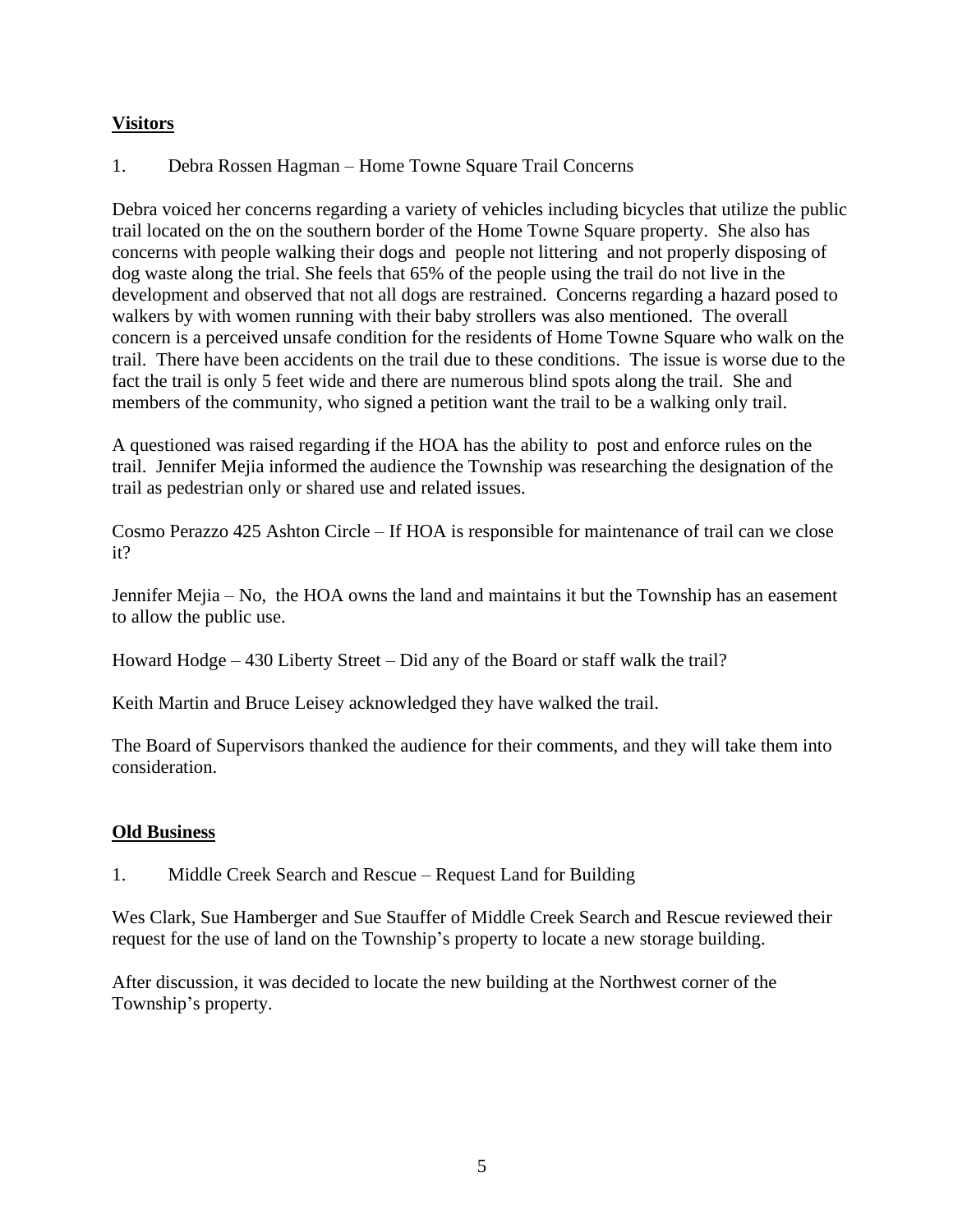### **New Business**

1. Discussion on Fence and Wall Ordinance

Township Staff reviewed the existing Fence regulations with the Planning Commission at their June 28<sup>th</sup> meeting. The Planning Commission was unanimous in their feelings that the ordinance should be modified to allow a solid fence up to 6 feet in height by right and not require Board of Supervisor approval. Their feeling was the increase in higher density housing and smaller lot sizes in developments that has taken place in the Township and the increase in construction of "outdoor" living areas for entertainment provides less privacy. They also noted a solid fence provides a visual barrier to reduce noise from dogs barking at people or activities in neighboring properties.

The Planning Commission was **not** in favor of changing the portion of the Ordinance requiring Board of Supervisors approval to locate a fence closer than 3 feet of the property line.

The Planning Commission recommended the Board of Supervisors consider adding language to the Ordinance addressing maintenance of fences either through the Property Maintenance Code or stand-alone language.

Gary Landis made a motion, seconded by Keith Martin to authorize Township Staff to draft an updated Ordinance for review by the Planning Commission. \* The motion was unanimously approved.

## **Engineer's Report – Con't**

2. Woodcorner Properties – Escrow Release Request

Township Staff reviewed the escrow release request with the Board of Supervisors.

After review, Keith Martin made a motion, seconded by Gary Landis to reduce the escrow in the amount of \$880,769.50 leaving an escrow balance in the amount of \$183,229.50. \* The motion was unanimously approved.

3. Weaver, 385 North Clay Road – Sewage Planning Module Approval

Township Staff reviewed the Sewage Planning Module with the Board of Supervisors. The 77.96 acre large agricultural property contains a single-family dwelling, garage and associated infrastructure in the southwestern portion of the tract off of North Clay Road. The property also has an equipment and storage building in the northcentral portion of the property off of Hopeland Road. The landowners are proposing the construction of a new single-family dwelling, driveway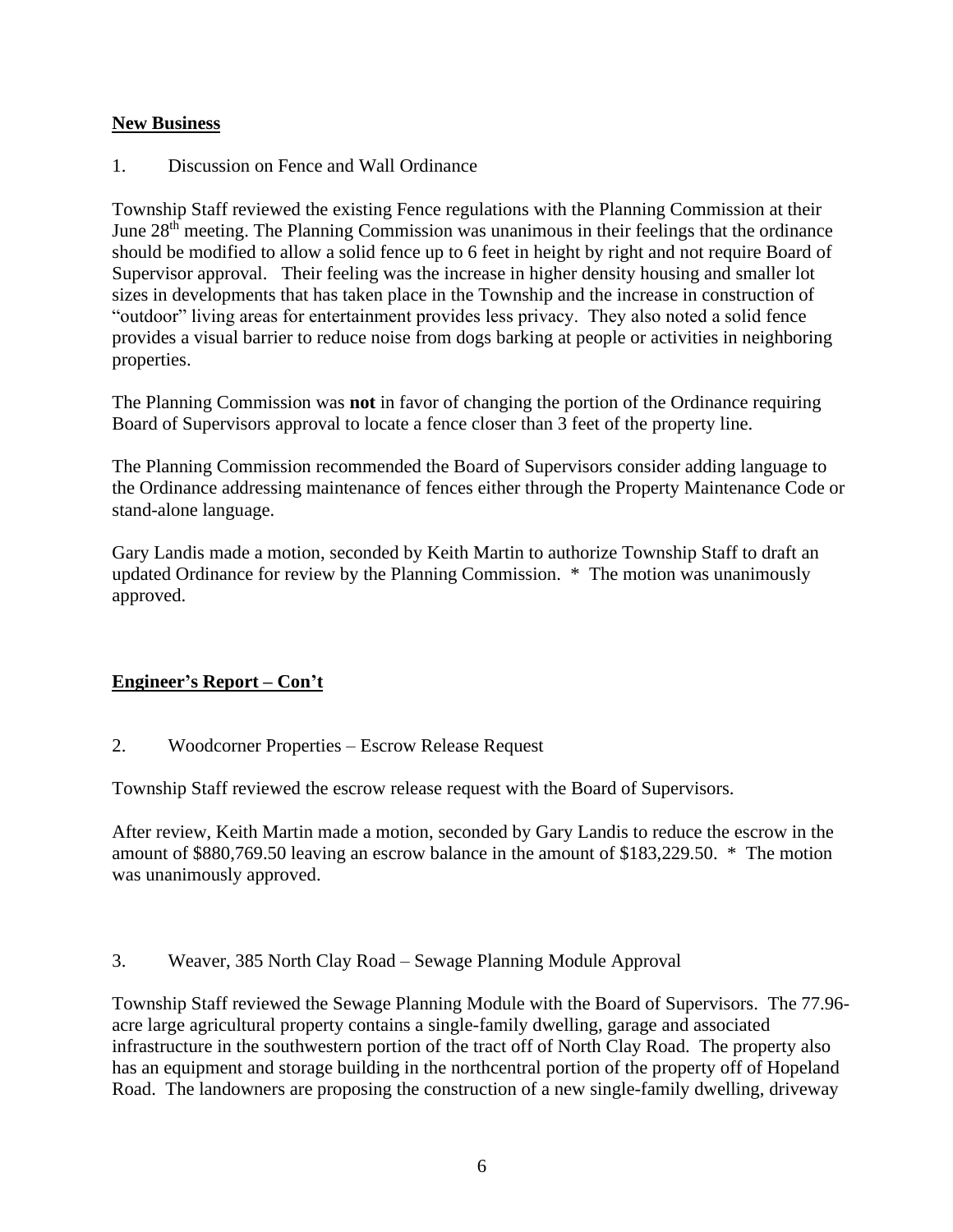and associated infrastructure in the northcentral portion of the property, east of the existing equipment and storage building.

Gary Landis made a motion, seconded by Keith Martin to approve and execute the Sewage Planning Module for Dwayne & Janelle Weaver at 385 North Clay Road. \* The motion was unanimously approved.

# **Old Business – Con't**

2. Annex Renovation Update

Bruce Leisey updated the Board of Supervisors that the roof is scheduled for the week of July 19<sup>th</sup> and windows are scheduled for the week of July 26th.

3. Update on Wissler Road Bridge Abutment Repair over Middle Creek

Bob Lynn updated the Board of Supervisors on timeline.

Gary Landis made a motion, seconded by Keith Martin to authorize Bob Lynn to prepare the bid package for project. \* The motion was unanimously approved.

## **New Business – Con't**

2. Annex Renovation Project – Request for Payments

Bob Lynn reviewed the request for payments with the Board of Supervisors.

Keith Martin made a motion, seconded by Gary Landis to approve payment in the amount of \$62,539.82 to Wagman Construction for Contract #1, Payment Application #3. \* The motion was unanimously approved.

Keith Martin made a motion, seconded by Gary Landis to approve payment in the amount of \$3,435.31 to Ames Construction for Contract #2, Payment Application #2. \* The motion was unanimously approved.

3. Lancaster Bicycle Club – Permission to use Township Roads

Bruce Leisey reviewed the request with the Board of Supervisors.

Gary Landis made a motion, seconded by Keith Martin to approve use of the Township Roads in Clay for the Lancaster Bicycle Club ride on Sunday, August 15, 2021, contingent on receipt of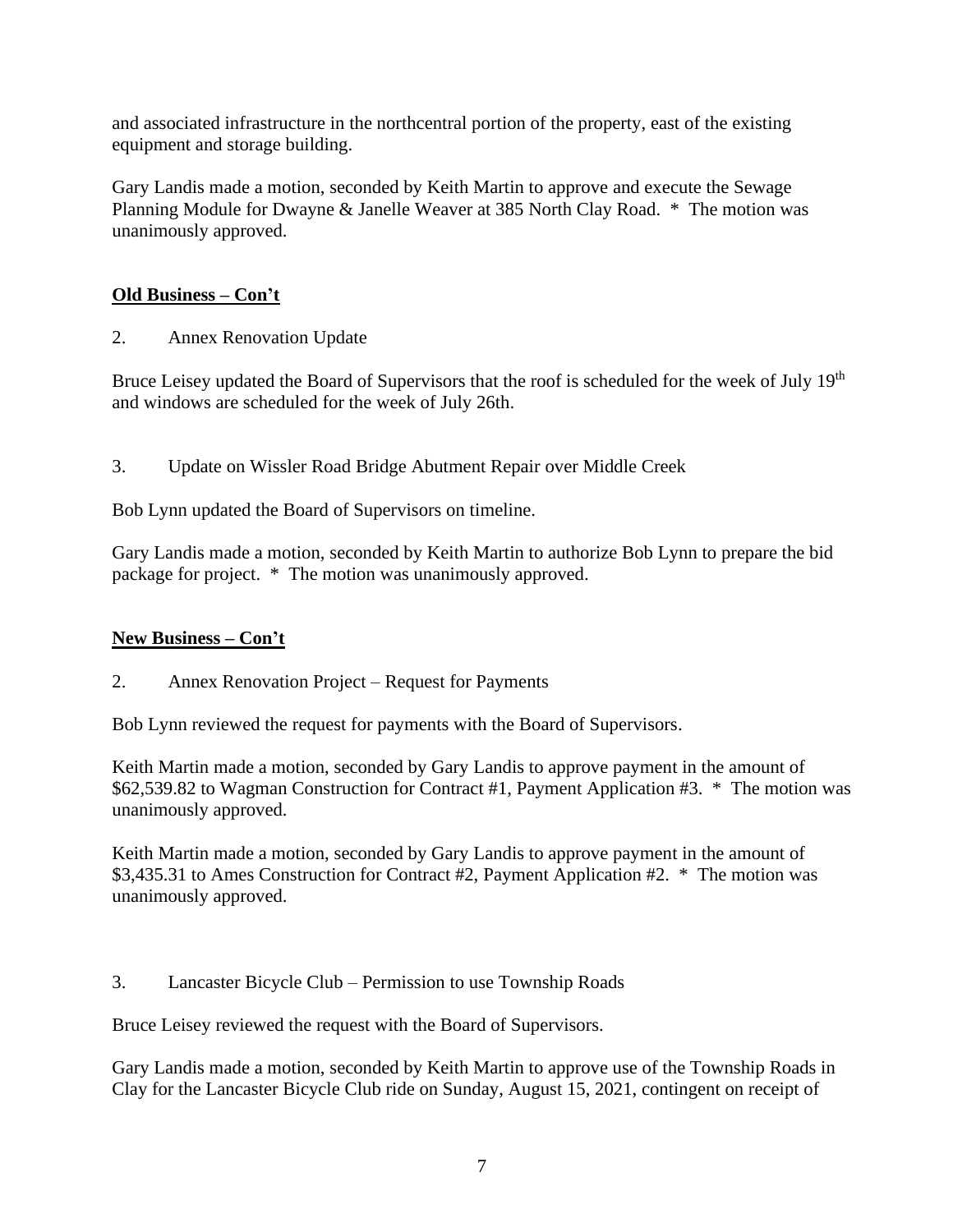Certificate of Liability Insurance with Clay Township listed as additional insured. \* The motion was unanimously approved.

# 4. Hackman Road Repair Project – Review and Award Bids

Bob Lynn reviewed the bids with the Board of Supervisors.

After review, Keith Martin made a motion, seconded by Gary Landis to award bid to Berg Construction, Morgantown PA in the amount of \$64,750.00 for the base repair project on Hackman Road. \* The motion was unanimously approved.

5. Approve Attendance at LCATS Meeting on July 29, 2021

After discussion, Gary Landis made a motion, seconded by Keith Martin to approve attendance to the LCATS meeting for Keith Martin and Bruce Leisey. \* The motion was unanimously approved.

## **Executive Session**

Keith Martin made a motion, seconded by Gary Landis to enter into Executive Session at 10:12 PM to discuss potential litigation. \* The motion was approved unanimously.

Keith Martin made a motion, seconded by Gary Landis to exit Executive Session at 10:50 PM. \* The motion was approved unanimously.

There was discussion on the proposed Ephrata Borough Authority and Clay Township Sewer Service Agreement.

Keith Martin made a motion, seconded by Gary Landis to approve the Tolling Agreement extension with the Ephrata Borough Authority. \* The motion was unanimously approved.

# **Bills to be Paid**

## General Fund

Gary Landis made a motion, seconded by Keith Martin, to approve the General Fund bills totaling \$40,100.22 for the month of June. \* The motion was approved unanimously.

Rec Fund

Gary Landis made a motion, seconded by Keith Martin, to approve the Recreation Fund bills totaling \$529.23 for the month of June. \* The motion was approved unanimously.